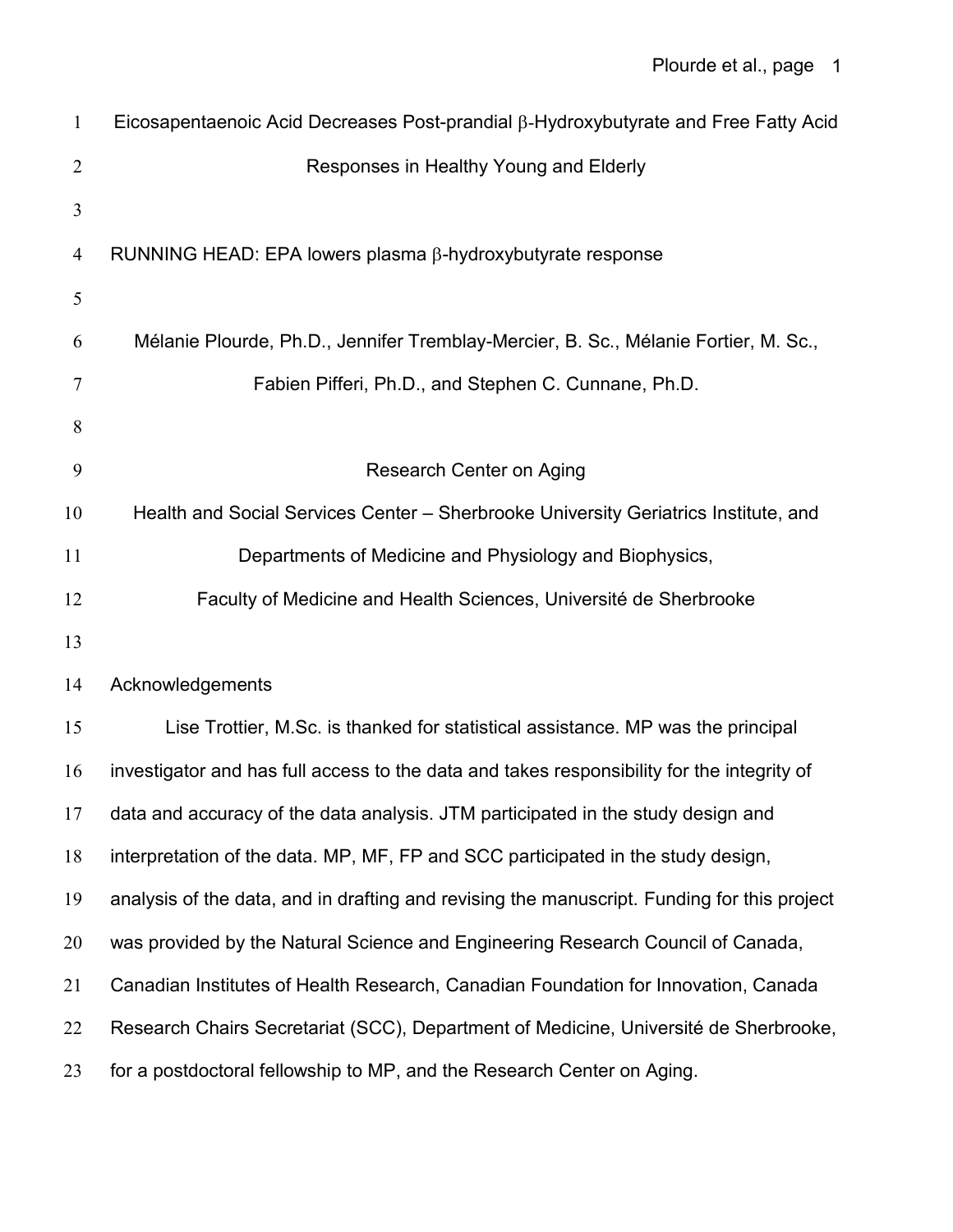- Number of words in manuscript: 3944
- Number of Tables: 1
- Number of Figures: 4
- 
- Corresponding author:
- Dr. Mélanie Plourde
- Research Center on Aging
- 1036 Belvédère Sud,
- Sherbrooke, QC, Canada, J1H 4C4
- Telephone: (819) 821-1170 ext. 45678
- Fax: (819) 821-7141
- Email: [melanie.plourde2@usherbrooke.ca,](mailto:melanie.plourde2@usherbrooke.ca)

- 
- 
- 
- 
-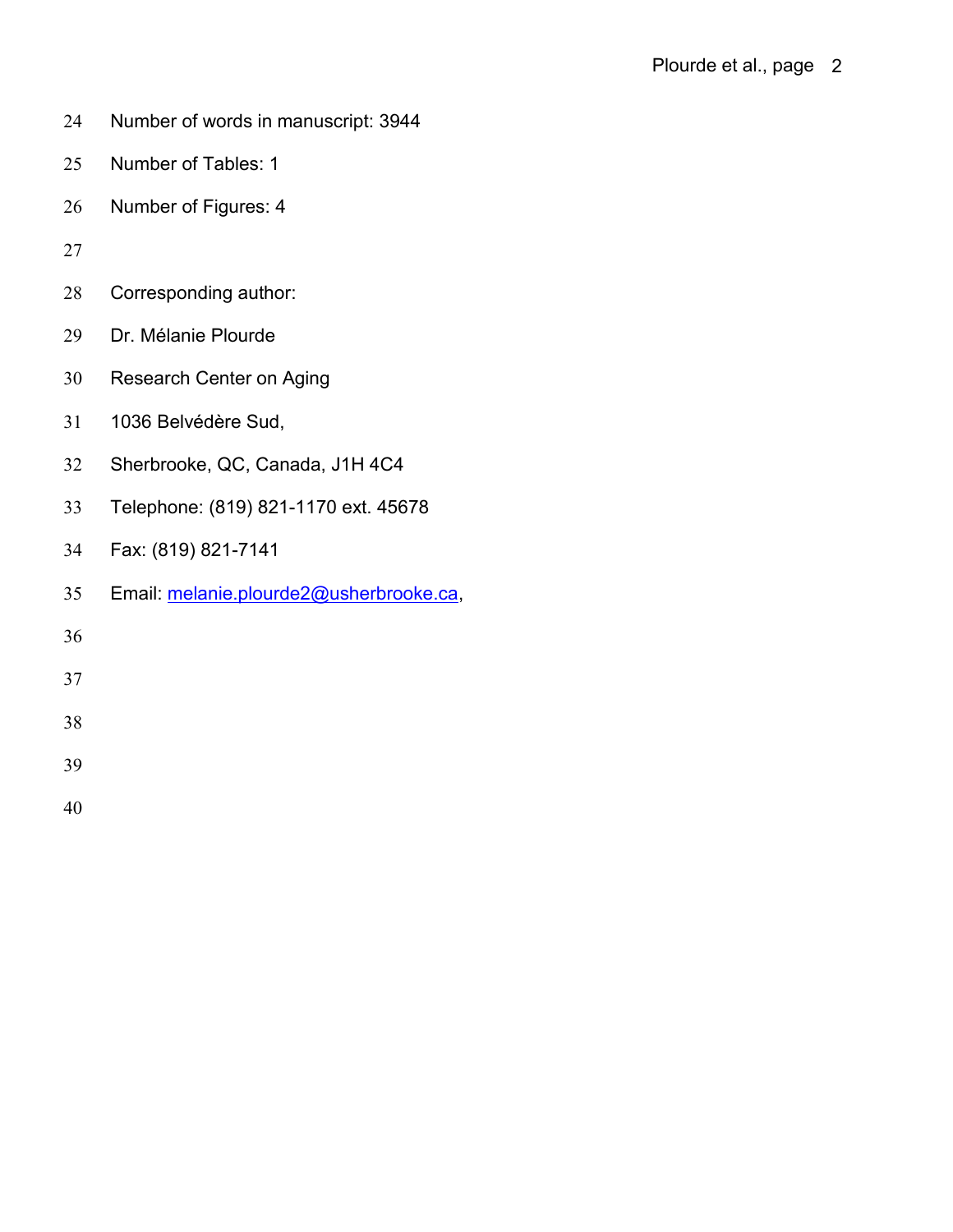## **Abstract**

 *Objectives***:** We investigated whether a dietary supplement rich in eicosapentaenoic acid (EPA) increases plasma fasting ketones or postprandial ketone responses in healthy young and elderly subjects.

 *Research Methods & Procedures***:** 10 young (22 ± 2 y old) and 10 elderly subjects (75 ± 4 y old) were recruited and participated in two identical study days, one before and one 6 weeks after providing an EPA-enriched supplement (1.4 g/d of EPA and 0.2 g/d of docosahexaenoic acid). On the study days, blood samples were collected at fasting and every hour for 6 h after giving a breakfast. Fasting and post-prandial plasma β-hydroxybutyrate ( $\beta$ -OHB), free fatty acids (FFA), triglycerides, glucose and insulin

 responses were measured. Fatty acid profiles were assessed in fasting plasma samples before and after the EPA supplement.

53 Results: After the EPA supplement, postprandial plasma  $\beta$ -OHB responses dropped by 44% in the young and by 24% in the elderly, along with 20% and 34% lower FFA 55 responses in the young and elderly adults, respectively.  $\beta$ -OHB and FFA were positively and significantly correlated in young but not in elderly subjects both before and after the EPA supplement. In both groups, postprandial plasma triglycerides, glucose and insulin were not significantly different after the intake of the EPA supplement. Before and after the EPA supplement, fasting plasma EPA was 50% higher in the elderly but increased by about 5 times in both groups following the intake of EPA supplement.

 *Conclusions:* Contrary to our expectations, EPA supplementation lowered postprandial 62  $\beta$ -OHB response and, in the elderly subjects, the concentration of postprandial  $\beta$ -OHB was not lowered after the intake of EPA supplement.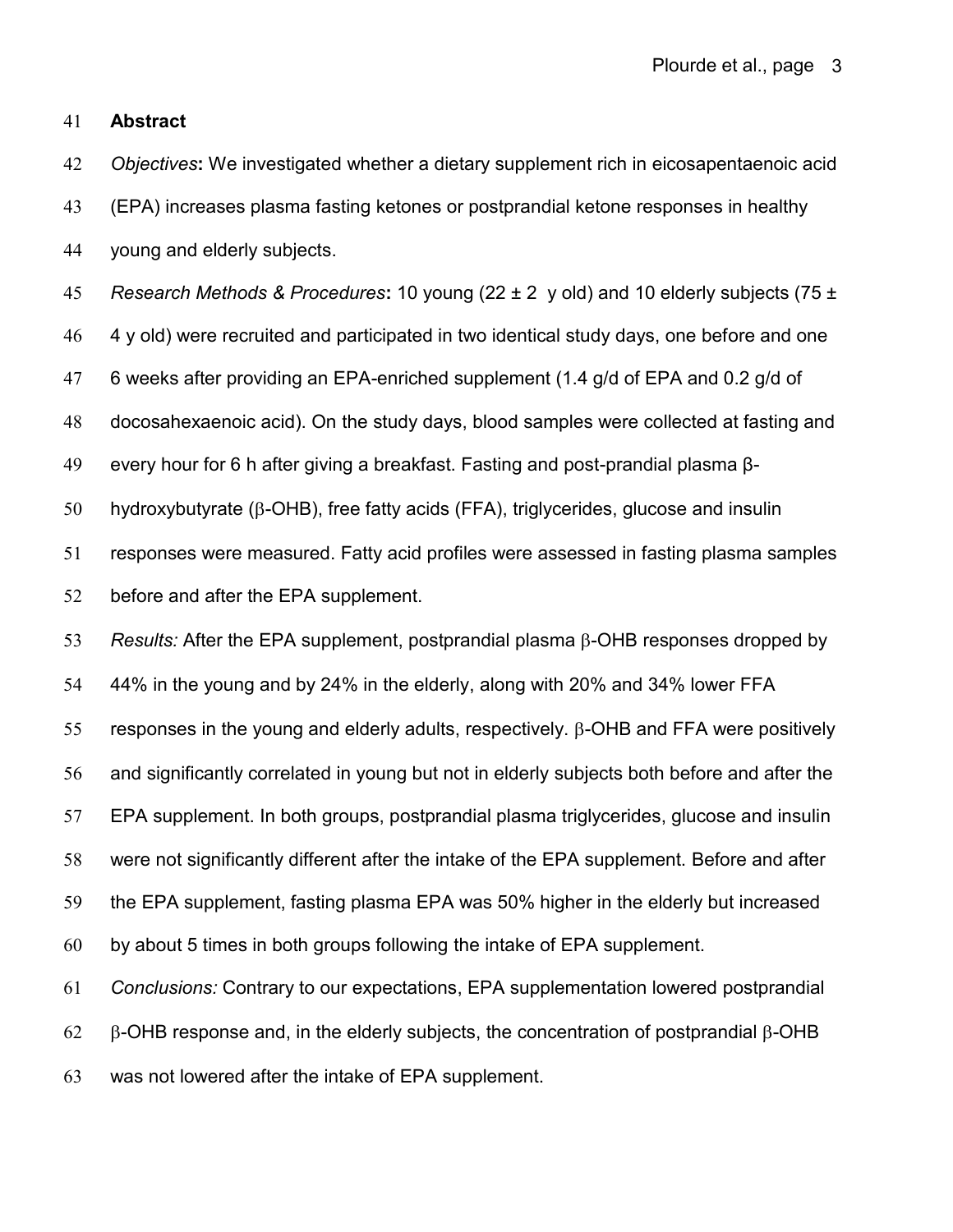- 65 Keywords: eicosapentaenoic acid; ketones;  $\beta$ -hydroxybutyrate; free fatty acids; elderly;
- 66 aging
- 67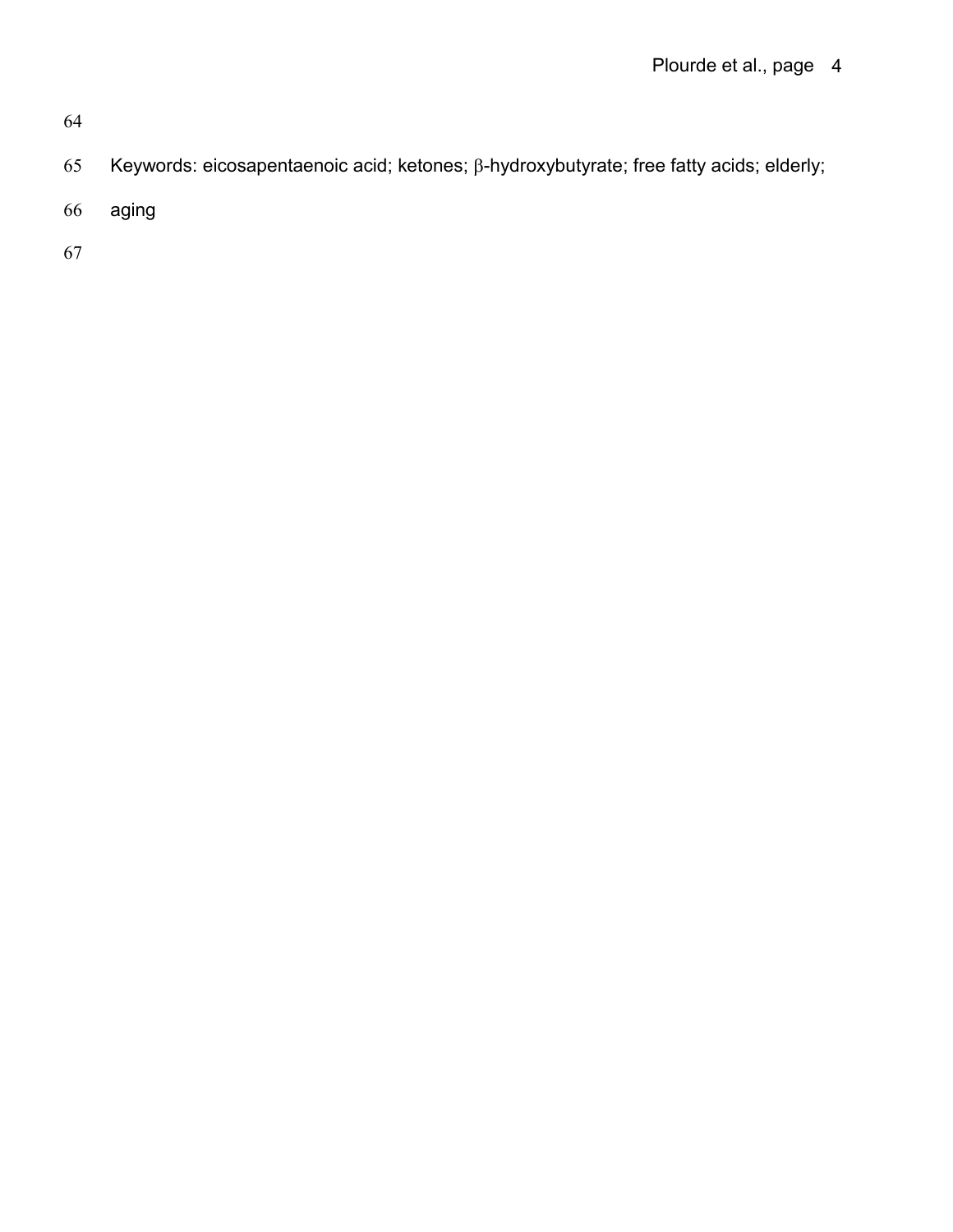- **List of abbreviations**
- 69  $\beta$ -OHB beta-hydroxybutyrate
- DHA docosahexaenoic acid
- EPA eicosapentaenoic acid
- FFA free fatty acids
- 73 PPAR- $\alpha$  peroxisome proliferator-activated receptor-alpha
- 
-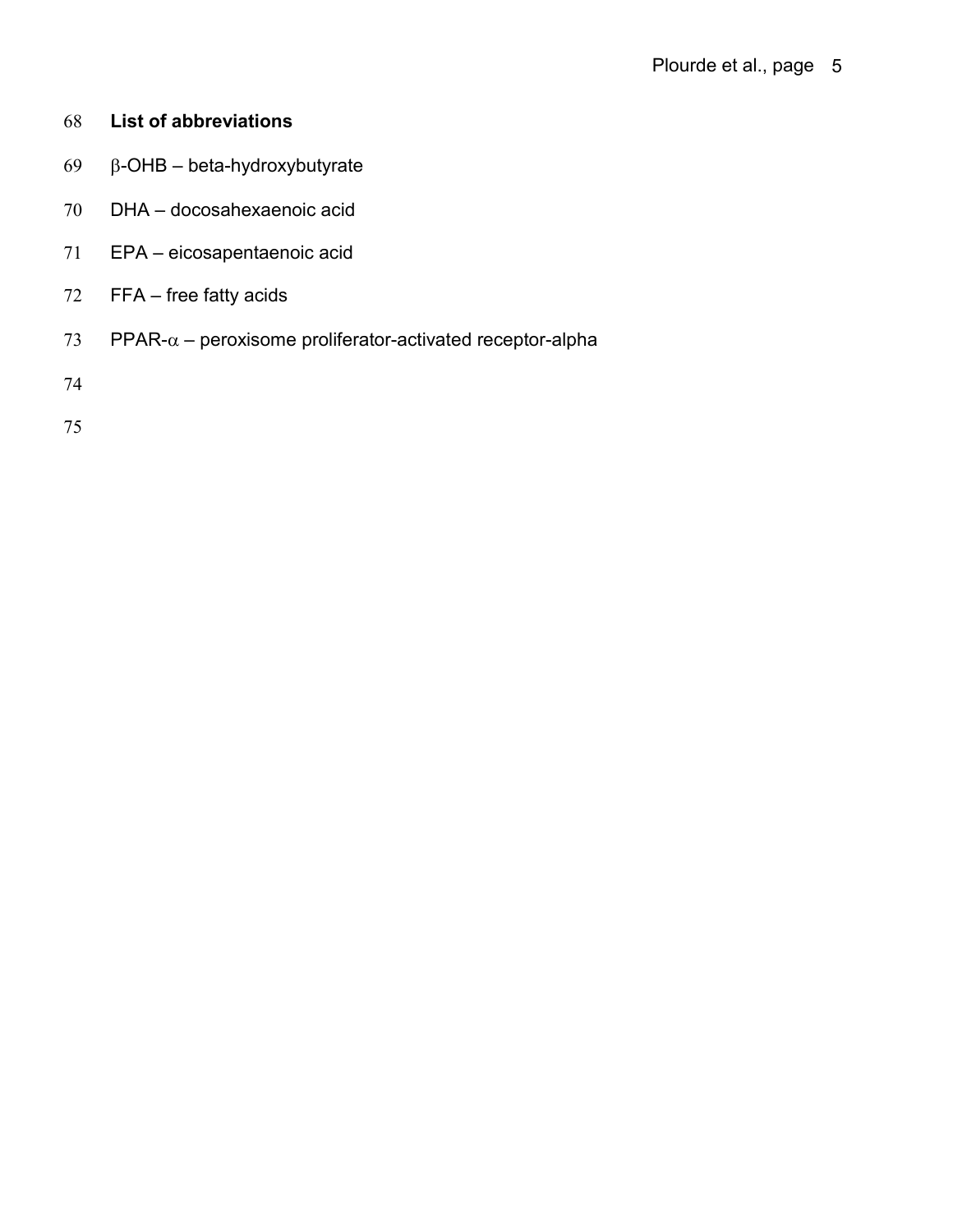# **Introduction**

 Glucose normally provides about 97% of cerebral energy requirements but when glucose availability is limited, i.e. during fasting or starvation, ketones become important brain energy substrates supplying up to 70% of brain energy requirements [1]. Brain uptake of ketones is directly proportional to their circulating level [2-4]. During healthy aging, brain glucose uptake decreases significantly in specific cortical regions [5], an effect that is more pronounced in elderly with deteriorating cognitive function such as Alzheimer's disease [6]. Therefore, the idea of safely inducing chronic, mild ketonemia has been proposed as a strategy to counteract declining brain glucose uptake and hence hopefully reduce the risk of deteriorating cognition in the elderly [7, 8]. 86 Ketones refer to three molecules: acetoacetate,  $\beta$ -hydroxybutyrate ( $\beta$ -OHB) and acetone. They are produced principally in liver mitochondria from successive 88 condensation of acetyl-CoAs derived from B-oxidation of free fatty acids (FFA). Despite the possible need for a fuel to replace glucose in the aging brain, neither of the common ways of increasing ketone production, i.e. fasting for several days [1] or a very high fat ketogenic diet [9], seems realistic for the elderly. An alternative approach to safely 92 inducing mild ketonemia may be to increase FFA  $\beta$ -oxidation and up-regulate transcription of enzymes involved in ketogenesis, particularly 3-hydroxy-3-methylglutaryl

94 coenzyme A synthase. Both  $\beta$ -oxidation and transcription of 3-hydroxy-3-methylglutaryl coenzyme A synthase are regulated by the nuclear receptor - peroxisome proliferator-96 activated receptor-alpha (PPAR- $\alpha$ ), which is a ligand-activated transcription factor [10]. *In vitro* studies show that the omega-3 fatty acid – eicosapentaenoic acid (EPA; 98 20:5 $\omega$ 3) – is a strong natural fatty acid ligand for PPAR- $\alpha$  [11]. Hence, our hypothesis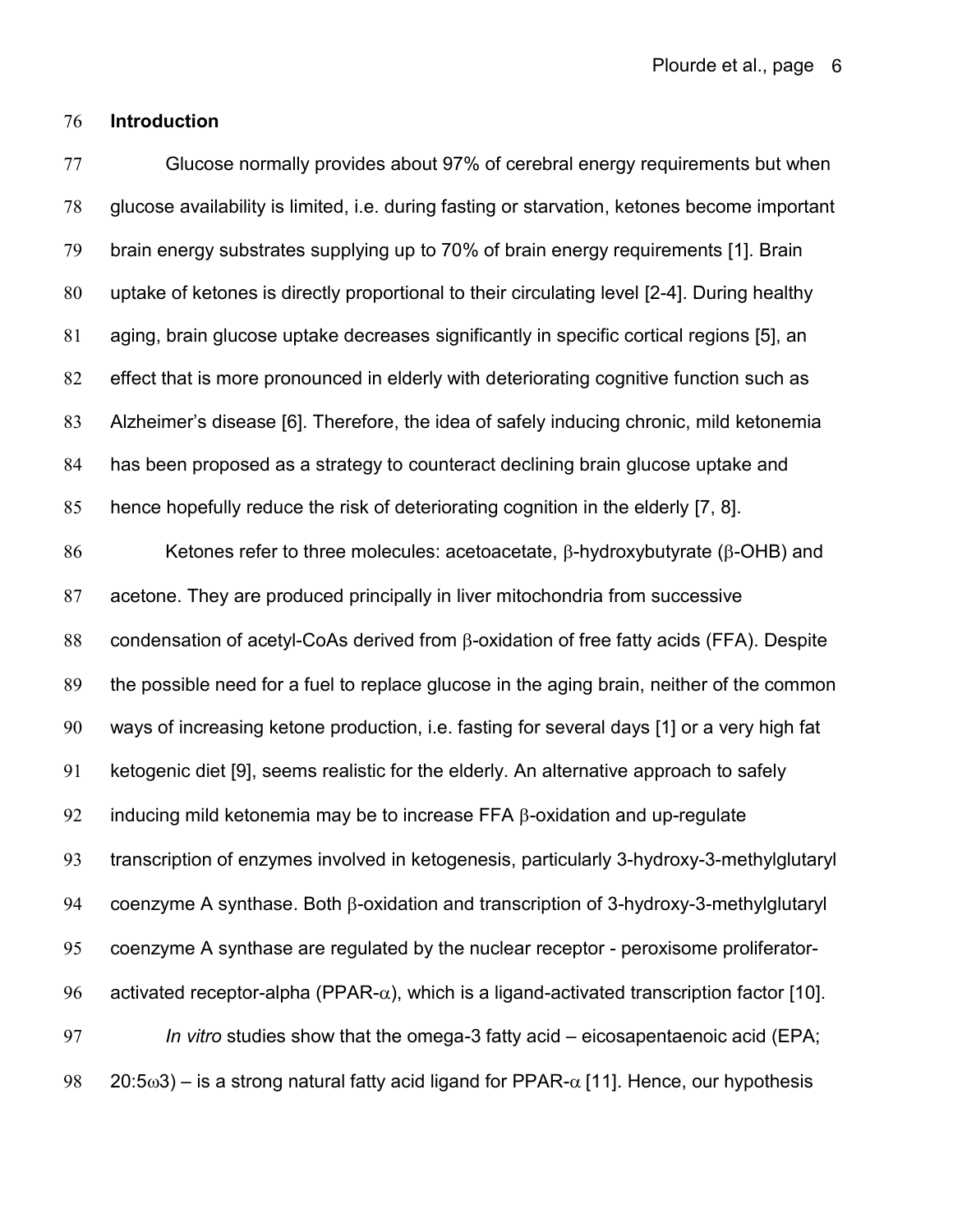99 was that if PPAR- $\alpha$  is involved in activating the  $\beta$ -oxidation of FFA and up-regulating 100 enzymes of ketogenesis and since EPA is a good ligand of PPAR- $\alpha$  [11], ketogenesis should increase after consuming an EPA supplement. Until now, the possible link 102 between activation of PPAR- $\alpha$  by fatty acids such as EPA and increased ketogenesis had not been assessed in humans. The aims of this study were to determine, first, whether supplementation with an EPA-enriched fish oil would increase ketone concentration and, second, whether ketone concentration would differ in the elderly compared to young adults after EPA supplementation.

 Given the potentially important clinical application of ketones as alternative cerebral energy substrates in the elderly, but the relative scarcity of information about fasting and postprandial ketone production during healthy aging [12], we compared these parameters in healthy elderly to young adults after giving an EPA supplement. Our approach was to measure changes in plasma FFA and ketone concentration during two identical metabolic study days, one before and one 6 wk after EPA supplementation 113 since a direct measure of ketogenesis enzymes and PPAR- $\alpha$  activation was not possible in human liver.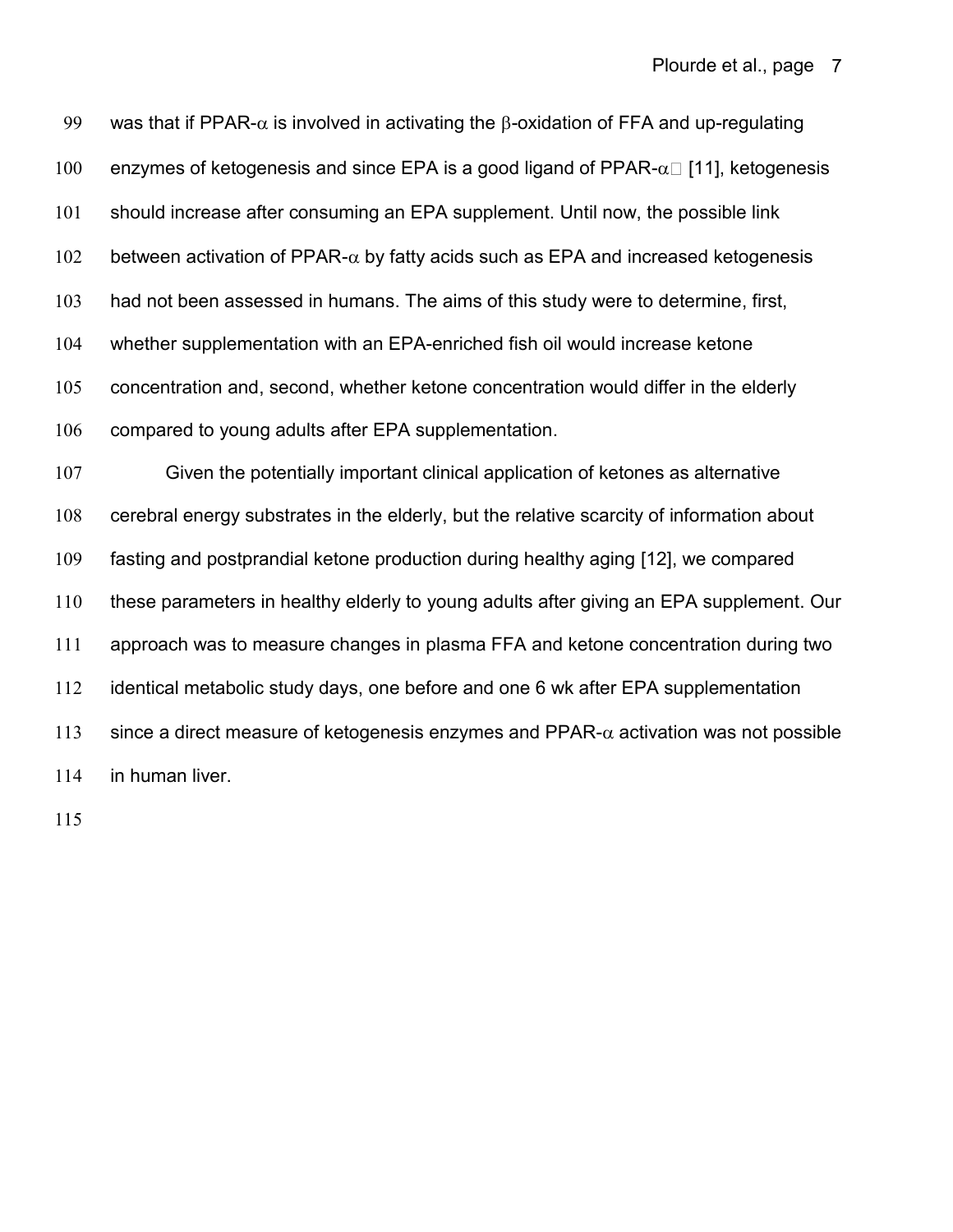#### **Subjects and Methods**

 *Subjects:* Subjects were recruited in two age groups: 18-25 y old (young) and 70-85 y old (elderly). All subjects were non-smokers and selected for relatively good health. As part of the screening, blood chemistry was assessed after a 12 h overnight fast. Fasting 120 glucose and hemoglobin  $A_{1c}$  were used to rule out the presence of glucose intolerance or overt diabetes. A complete blood cell count was used for blood disorders, electrolyte profile, aspartate transaminase and alanine transaminase for liver function/nutritional status, high and low density lipoprotein cholesterol, triglycerides and albumin for nutritional status, C-reactive protein as a marker of inflammatory processes, and thyroid stimulating hormone for thyroid function. Subjects with plasma omega-3 fatty acids higher than 4% of total fatty acids were excluded. Except for glucose and cholesterol, other parameters did not differ significantly between the two groups (**Table 1**). Approval for the study was obtained from the Research Ethics Committee of the Health and Social Services Center – Sherbrooke University Geriatrics Institute, which oversees all human research done at the Research Center on Aging. All subjects gave informed, written consent before participating. Thirty subjects underwent screening. Complete metabolic data were obtained for 10 young and 10 elderly subjects (5 women and 5 men in each group) who met our inclusion criteria. A group size of ten was 134 sufficient to meet the statistical power ( $\beta$  = 0.80) needed to achieve a significant difference in doubling fasting plasma ketones after EPA supplementation [13]. 

 *Protocol and sample collection:* During the study, each subject consumed 4 capsules / day providing a total of 1480 mg/d of EPA and 250 mg/d of docosahexaenoic acid (DHA;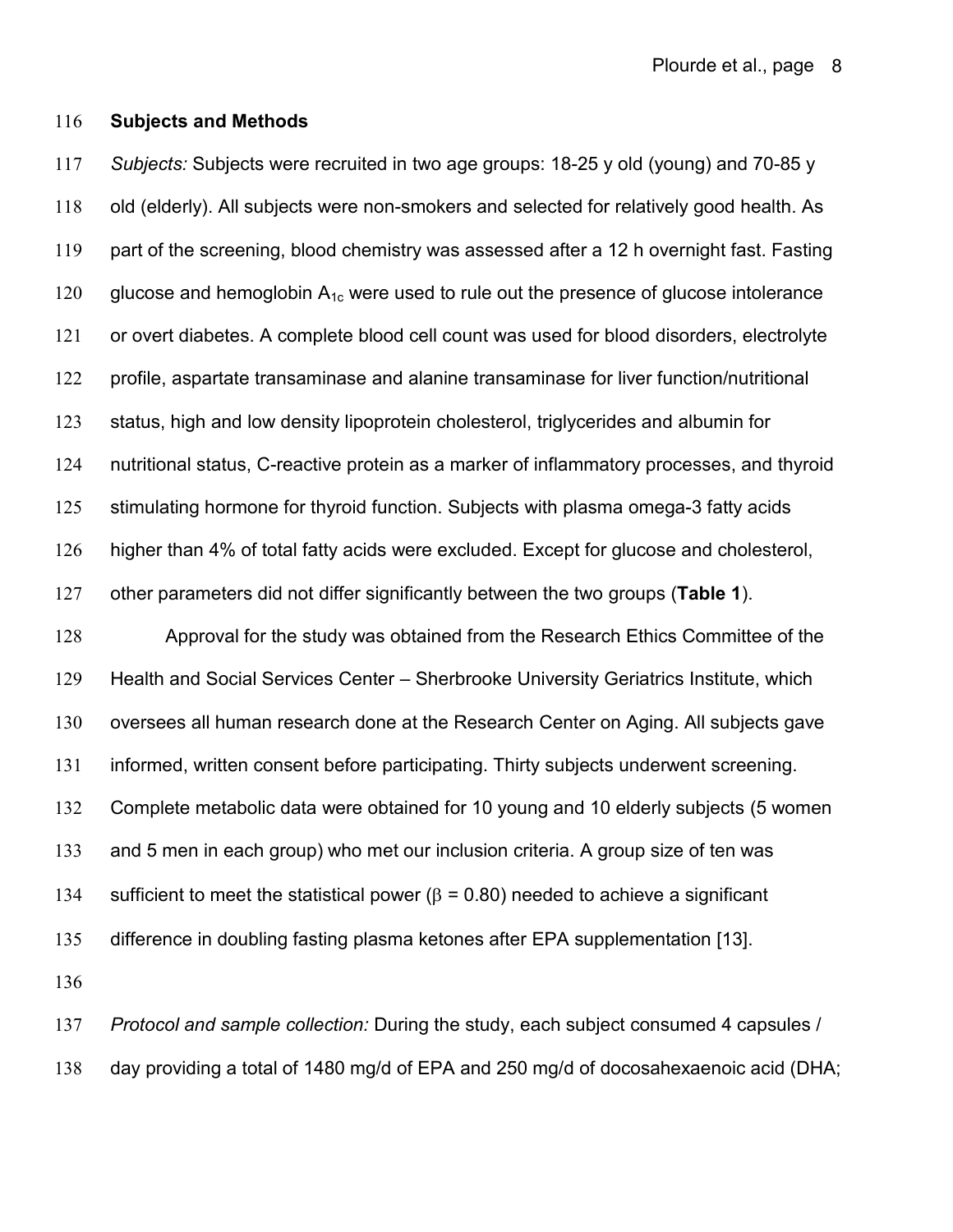22:6 $\omega$ 3). The capsules used were a commercially-available omega-3 fatty acid supplement (OM3, Isodis Natura, Brussels, Belgium), hereafter designated as the EPA supplement. Subjects participated in two identical metabolic study days, one before and one 6 wk after EPA supplementation. On each metabolic study day, subjects arrived at 7:30 a.m. after a 12 h fast. A forearm venous catheter was installed and was kept patent by flushing hourly with non-heparinized saline after fasting blood draw (defined as time 0) and hourly blood draw for 6 h using a 5 ml latex-free syringe (Becton Dickinson, Franklin Lakes, NJ). The subjects received a breakfast (between time 0 and time 1) composed of eggs, bacon, cheese, one slice of tomato and toast with an average fat content of 23 g or 43% of the breakfast calories and around 38 g of carbohydrates accounting for around 34% of the breakfast calories. Blood samples were transferred 150 immediately to a 5 mL K<sub>2</sub>-EDTA coated tube (Becton Dickinson) and kept on ice until the end of the study day when they were all centrifuged at 2300 g for 18 min at 4˚C. Plasma was stored at -20˚C until further analysis. During the study day, water was available *ad libitum* and subjects were asked to remain in a resting position, with short walks allowed. 

 *Plasma fatty acid profile*: Plasma total lipids were extracted into 2:1 chloroform/methanol solution, using heptadecanoate as an internal standard. The total lipids were then saponified with 1 mol/L methanolic potassium hydroxide followed by transmethylation of the FFA to fatty acid methyl esters using 14% methanolic boron trifluoride. Fatty acid methyl esters were analyzed using a gas chromatograph (Agilent model 6890, Palo Alto, CA) equipped with a 50 m BPX-70 fused capillary column (SGE, Melbourne, Australia, 161 0.25 mm i.d., 0.25  $\mu$ m film thickness). Splitless mode injection and flame ionization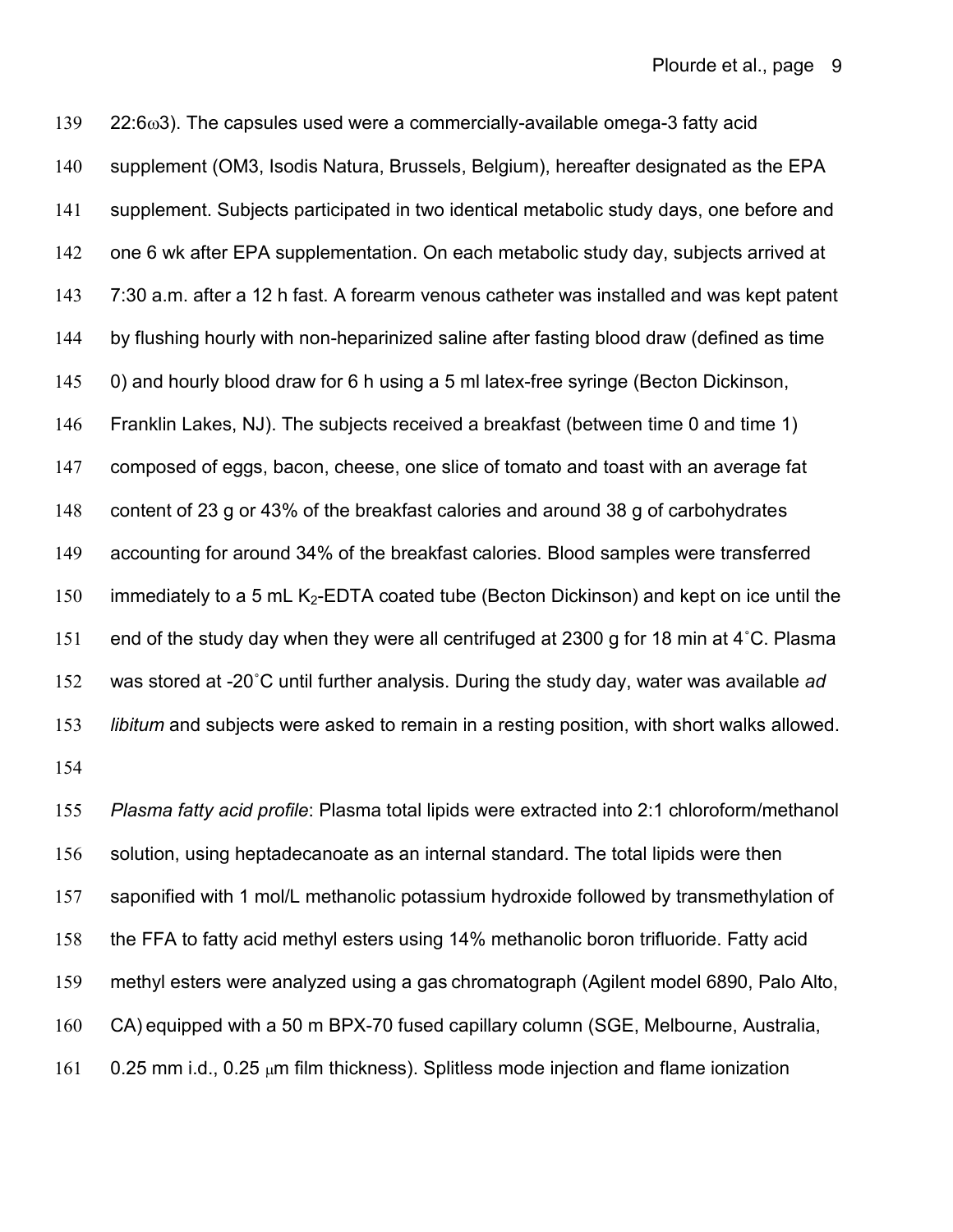| 162 | detection were performed at 250°C. The oven temperature program was 50°C for 2 min,         |
|-----|---------------------------------------------------------------------------------------------|
| 163 | increased to 170°C at a rate of 20°C/min and held there for 15 min, increased to 210°C      |
| 164 | at a rate of 5°C/min and held there for 7 minutes. The inlet pressure of the carrier gas    |
| 165 | (He) was 233 kPa at 50°C. The identity of individual fatty acids was determined by          |
| 166 | comparing retention times with standard mixtures of fatty acids (NuChek 68A, NuChek         |
| 167 | 411, and NuChek 455; NuChek Prep, Inc., Elysian, MN) and a custom mixture of                |
| 168 | saturated fatty acid standards.                                                             |
| 169 |                                                                                             |
| 170 | Other analyses: Commercially available reagent kits were used for the analysis of $\beta$ - |
| 171 | OHB (RX Daytona kit; Randox Laboratories Ltd., Antrim, UK), and FFA (Wako                   |
| 172 | Diagnostics, Richmond, VA) and triglycerides and glucose (Dade Behring Inc., Newark,        |
| 173 | DE) using an automated clinical chemistry analyzer (Dimension XPand Plus, Dade              |
| 174 | Behring Inc., Newark, DE). Insulin was analyzed by ELISA (Mercodia, Upssala, Sweden)        |
| 175 | using a microplate reader (model 3550, BioRad, Hercules, CA).                               |
| 176 |                                                                                             |
| 177 | Statistical analysis: Results are given as mean ± SEM in Figures and Tables.                |
| 178 | Postprandial responses over the 6 h of the study day were defined by areas under the        |
| 179 | curve calculated for plasma $\beta$ -OHB, FFA, triglycerides, glucose and insulin (Prism    |
| 180 | software version 4.0, GraphPad Prism, San Diego, CA) allowing comparison between            |
| 181 | curves. Since data were not normally distributed and the sample size was small, we          |
| 182 | used non-parametric tests to compare data. Hence, data for the two age groups were          |
| 183 | compared by a Mann-Whitney test using SPSS software (version 12.0, SPSS Inc,                |
| 184 | Chicago, IL). To determine statistical significance following the EPA supplementation,      |
|     |                                                                                             |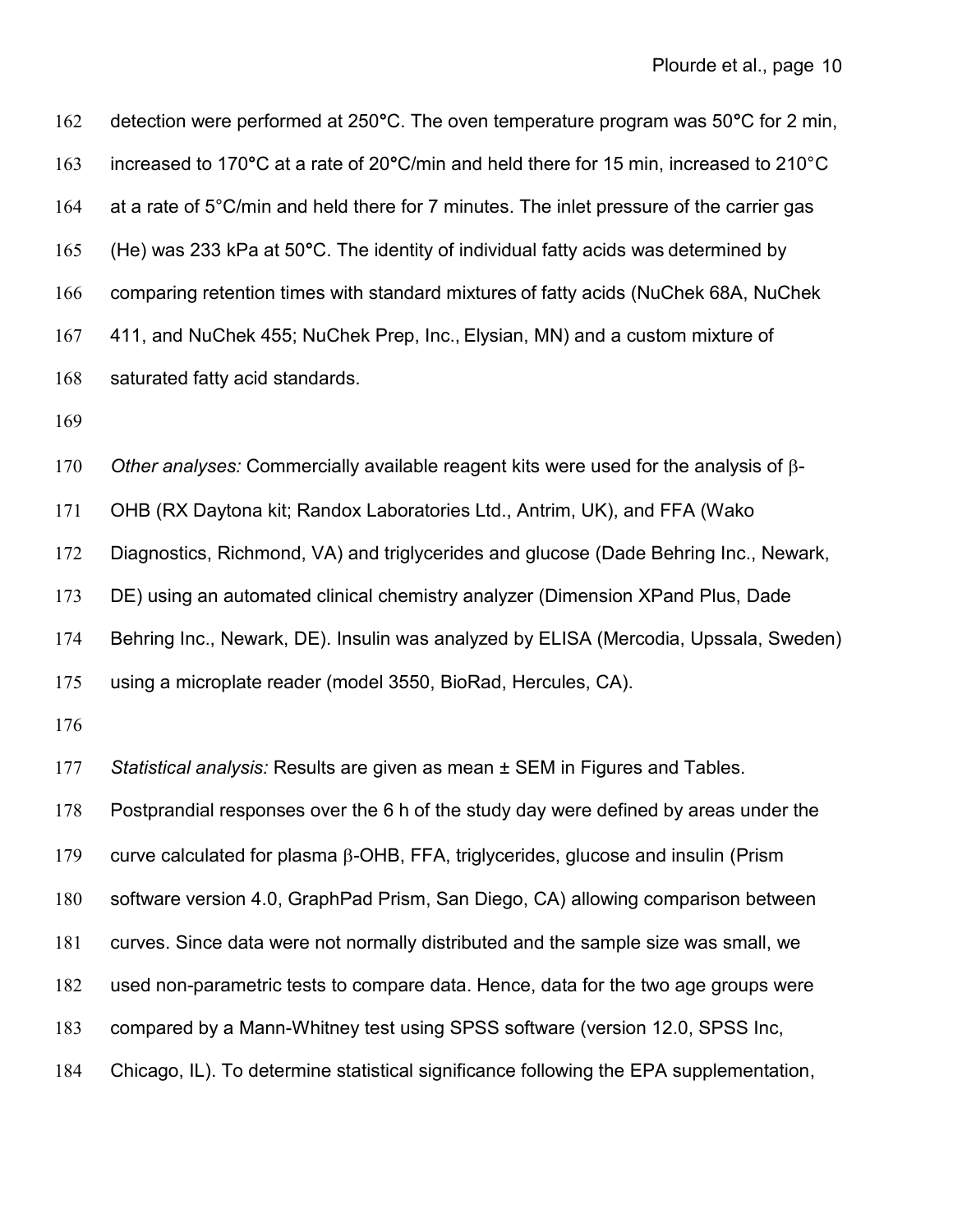- 185 we used Wilcoxon's signed rank test. To determine age-by-diet interactions, we
- 186 compared calculated variables (after before EPA supplement) for fasting  $\beta$ -OHB, FFA,
- 187 triglycerides, glucose and insulin and for postprandial responses between age groups
- 188 using a Mann-Whitney test. Correlation between FFA and  $\beta$ -OHB was determined using
- 189 the Spearman correlation coefficient. Significance was set at p < 0.05.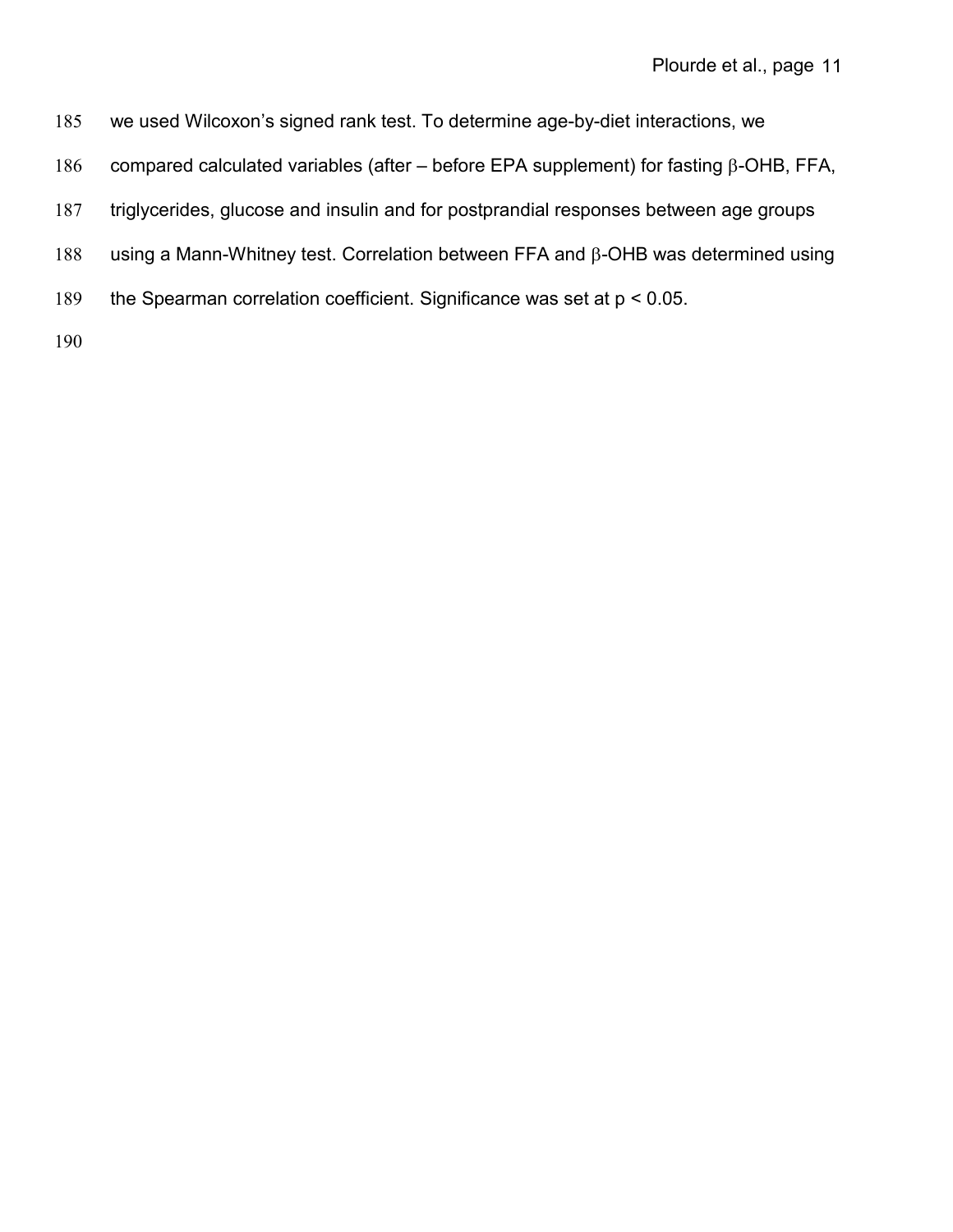## 191 **Results**

192 *Plasma*  $\beta$ *-OHB and FFA (Figure 1):* After the EPA supplement, fasting plasma  $\beta$ -OHB 193 and FFA were respectively 51% lower ( $p = 0.007$ ) and 35% lower ( $p = 0.022$ ) in young 194 subjects but unchanged in the elderly. Postprandial  $\beta$ -OHB response was significantly 195 lower in both groups after the EPA supplement, with a greater drop (44%) in the young 196 than in the elderly (24%). Similarly, after EPA, the postprandial FFA response was 20% 197 lower in both groups, but did not reach statistical significance in the young subjects ( $p =$ 198 0.059). Neither before nor after EPA was  $\beta$ -OHB response statistically different between 199 elderly and young subjects. In contrast, the postprandial FFA response was about 40% 200 higher in the elderly both before ( $p = 0.014$ ) and after ( $p = 0.013$ ) the EPA supplement. 201 Fasting plasma FFA and  $\beta$ -OHB were positively correlated in young (p < 0.05) both 202 before and after the intake of EPA supplement but not in elderly (Figure 2).

203

 *Plasma triglycerides, glucose and insulin (Figure 1):* Before EPA supplementation, fasting plasma triglycerides were similar in the young and the elderly. After EPA supplementation, the elderly had 63% higher fasting triglycerides compared to the young 207 adults ( $p = 0.041$ ) and postprandial plasma triglycerides levels were significantly higher 208 compared to young ( $p = 0.041$ ). In both groups, fasting and postprandial plasma triglycerides were not significantly lower after the EPA supplement. In the elderly, fasting 210 glucose was around 24% higher both before and after EPA supplementation compared to young. In both groups, fasting glucose concentrations and postprandial glucose responses were similar after the intake of EPA supplement. Fasting and postprandial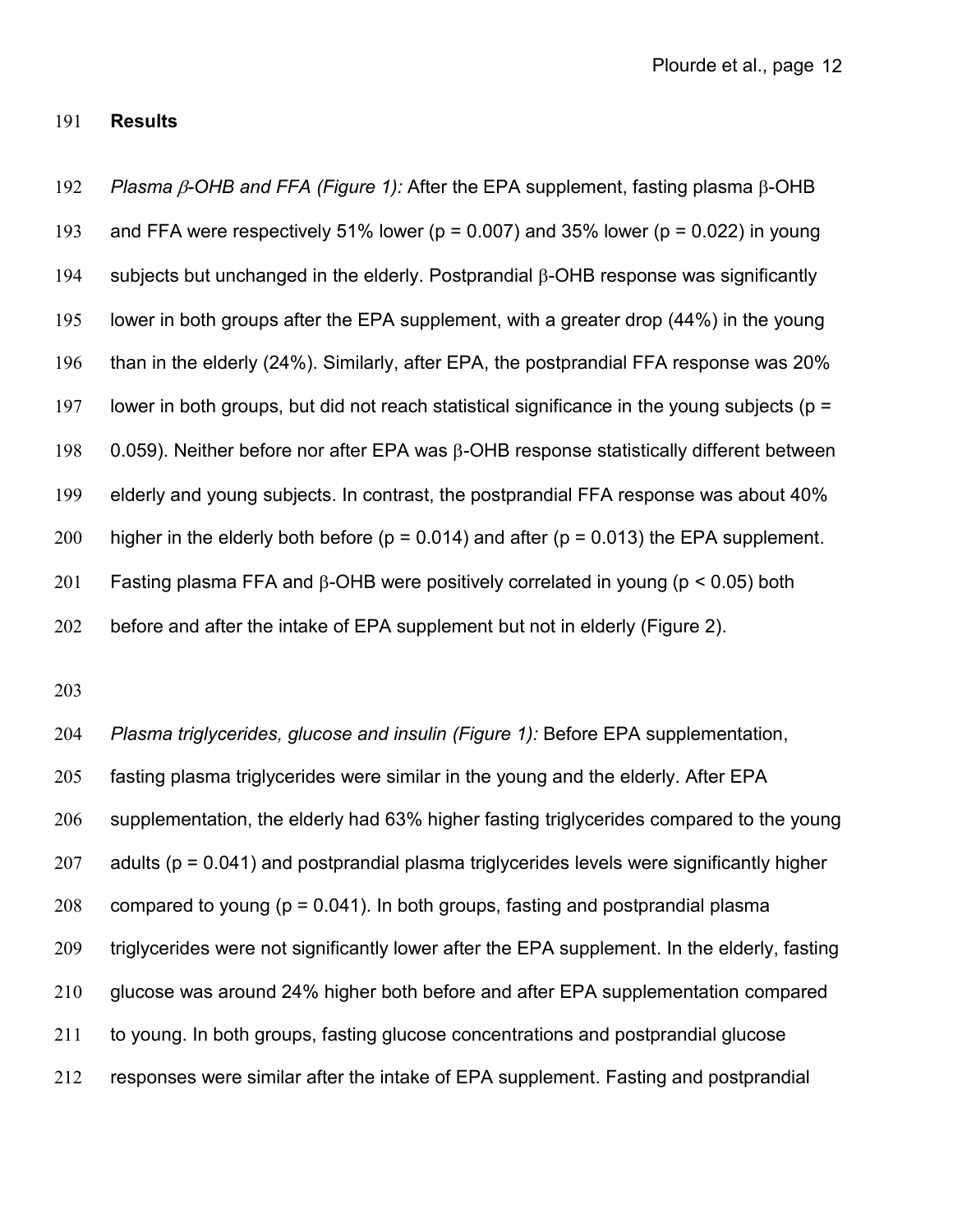insulin of elderly was similar to young before and after the EPA supplementation. After EPA supplementation, fasting plasma insulin was 42% and 39% higher in the elderly (p  $215 = 0.017$  and the young (p = 0.114), respectively whereas the postprandial insulin 216 response was not significantly different in both groups. *Plasma fatty acid profile (Figure 4):* Plasma fatty acid profiles were assessed to evaluate the effectiveness of the EPA supplement in increasing fasting plasma EPA and DHA levels. Before EPA supplementation and compared to the young adults, the elderly had 85% higher plasma EPA but DHA concentration was similar in both groups. After the intake of EPA supplement, fasting plasma EPA concentration was 5.6 and 5.1 times higher in the young and elderly, respectively, whereas fasting plasma DHA was 24% 224 higher only in the young subjects ( $p = 0.037$ ). After the EPA supplement, fasting plasma EPA (mg/L) remained 67% higher in elderly compared to young adults.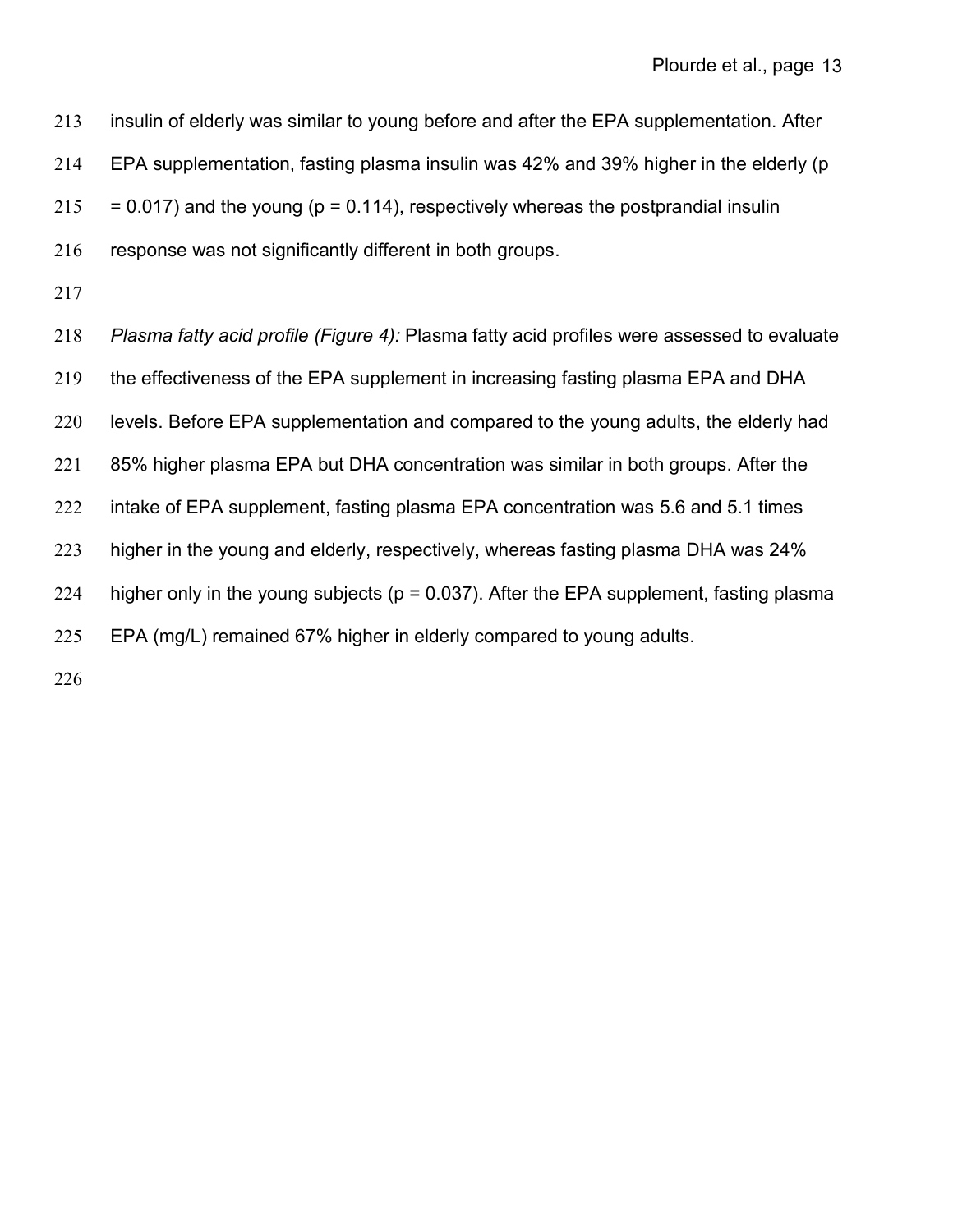## 227 **Discussion**

228 This study aimed to evaluate the impact of EPA supplementation on fasting and 229 postprandial ketone concentration in both young and elderly adults. Our results suggest 230 that EPA supplementation *reduced* the postprandial  $\beta$ -OHB and FFA responses in both 231 groups. The concentration of ketones in plasma reflects the balance between 232 appearance in and removal from the plasma. Although  $\beta$ -oxidation of  $\beta$ -OHB is similar in 233 young and elderly adults [12], we have no indication whether after an EPA 234 supplementation the  $\beta$ -oxidation of  $\beta$ -OHB would be higher or its removal from plasma 235 would be altered. Therefore, the reason why EPA supplementation lowered rather than 236 raised  $\beta$ -OHB and FFA responses in this study is unclear. 237 The production of ketones requires increased mobilization of FFA from adipose

238 tissue to the liver by increasing lipolysis in adipose tissue and/or triglyceride-rich 239 lipoproteins [14, 15], coupled with enhancement of the liver's capacity to convert these 240 substrates into  $\beta$ -OHB and other ketones [16]. Since we observed a linear correlation 241 between fasting plasma FFA and  $\beta$ -OHB concentrations in young subjects (Figure 2) 242 [14] and because ketones are produced from FFA  $\beta$ -oxidation, the lower FFA response 243 may therefore have contributed significantly to lowered  $\beta$ -OHB response (Figure 1).

244 Indeed, we hypothesized that giving an EPA supplement would up-regulate 245 ketogenesis enzymes in the liver leading to increase ketone concentration. However, 246 EPA interacts with at least four families of transcription factors - PPAR- $\alpha$ , liver X 247 receptors, hepatic nuclear factor-4 $\alpha$  and sterol regulatory-element-binding protein - and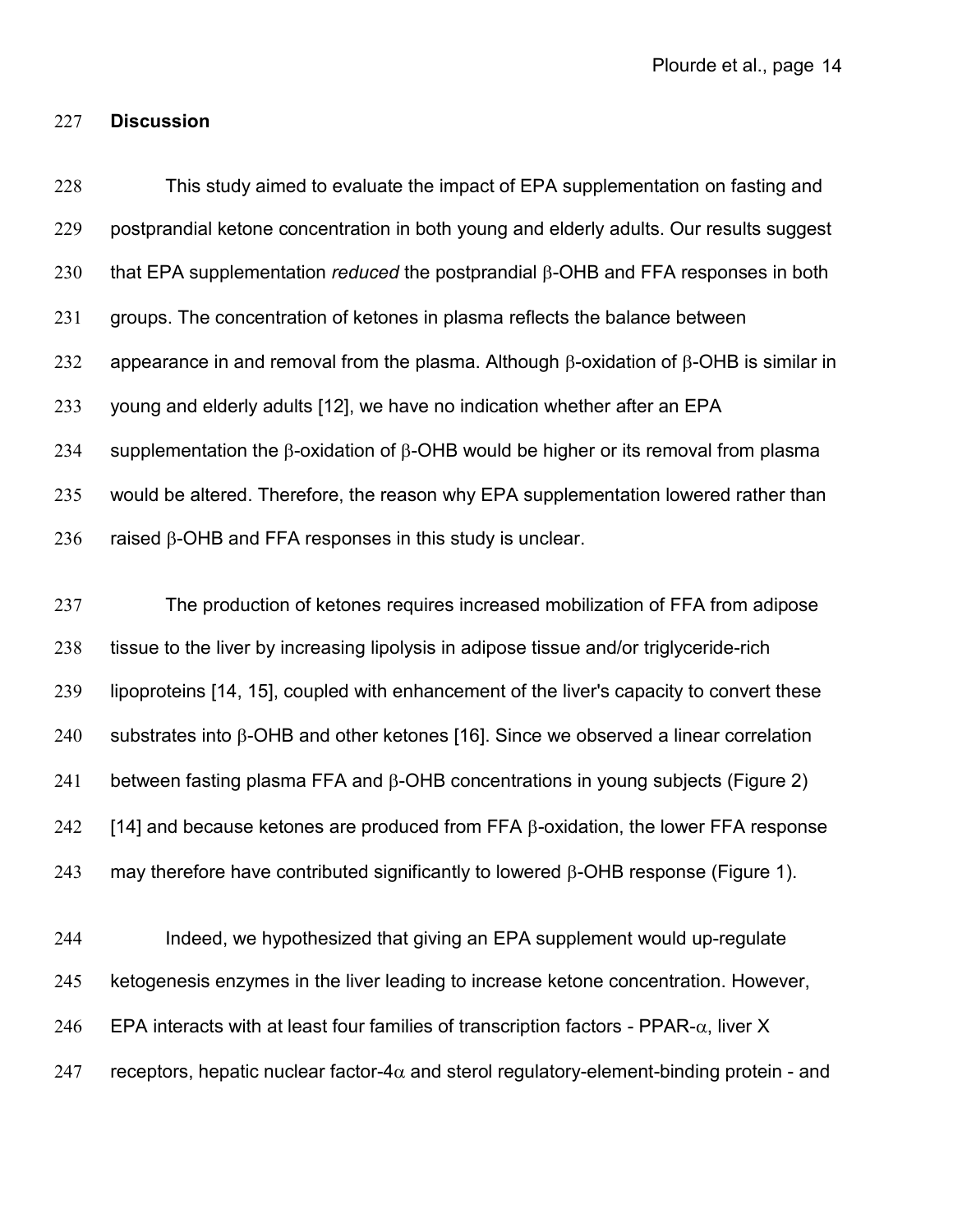248 generates a large range of eicosanoids able to modulate transcription factor activity [17]. 249 It is therefore possible that the EPA supplement may have simultaneously decreased lipolysis through one of the other activated transcription factors since it is controlled by 251 gene transcription in the liver [18]. Two studies in humans [14, 19], reported that an EPA supplement resulted in decreased peripheral lipolysis from adipose tissue thereby reducing the availability of FFA. Moreover, EPA is suggested to lower liver TG synthesis and increase adipose TG clearance thereby reducing the release of FFA by lipoprotein lipase [17]. In this study, EPA supplementation did not significantly lower fasting or postprandial plasma TG (Figure 3). This result may not be so unusual in normolipidic humans since it occurs in about half of placebo-controlled trials [20] and is due to low 258 baseline TG concentration and EPA dose [17]. Hence, increasing plasma  $\beta$ -OHB concentrations in humans appears complex and may require combined strategies for increasing FFA lipolysis (substrate for ketonegenesis) from either adipose tissue and/or 261 triglyceride-rich lipoproteins while simultaneously increasing the liver's capacity to produce ketones.

 Since cognitive decline affects the elderly and because ketones are the major alternative brain fuel to glucose, we investigated whether fasting and postprandial ketone concentrations would be *increased* similarly in young and elderly after the EPA 266 supplementation. In our elderly group, neither fasting nor postprandial plasma  $\beta$ -OHB 267 was statistically different from that seen in our young adults but the elderly had a higher postprandial FFA response compared to our young subjects. Moreover, our data do not 269 support a significant correlation of fasting plasma FFA with  $\beta$ -OHB in the elderly either before or after EPA supplementation (Figure 2). Therefore, lipid metabolism, specifically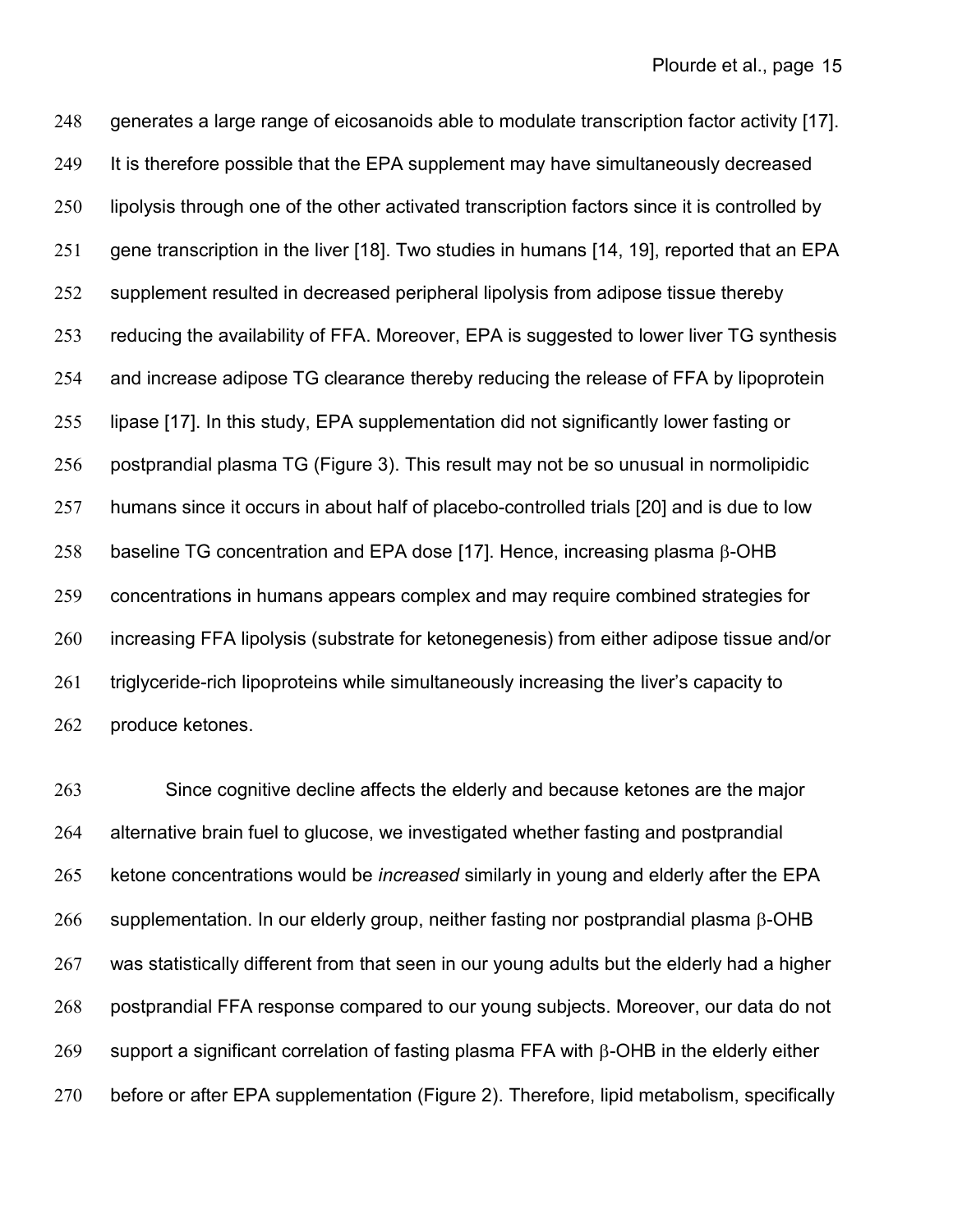271 regarding FFA release and/or  $\beta$ -oxidation, is possibly altered during aging [22].

272 However, the ratio of fasting plasma  $\beta$ -OHB/FFA, which is suggested to be a marker for

273 fatty acid  $\beta$ -oxidation capacity and/or ketogenesis in the liver [14], was not statistically

different between young and elderly (data not shown).

 Thus, the higher postprandial response of FFA in the elderly (Figure 1) [22] may 276 be a result of lower  $\beta$ -oxidation in muscle possibly resulting from lower muscle mass in 277 elderly or lower muscle capacity for  $\beta$ -oxidation [22]. Despite possibly altered lipid 278 metabolism in the elderly, our results support a similar concentration of both fasting and postprandial  $\beta$ -OHB response in elderly compared to young adults.

 EPA incorporation into plasma lipids following an EPA supplementation may differ during aging [23, 24]. In this study, fasting plasma EPA concentration before EPA supplementation was 85% higher in our elderly compared to young adults, which agrees with previous work [23, 24]. The reasons why plasma EPA differs in the young and 284 elderly is unknown [23] but may result from lower  $\beta$ -oxidation of dietary EPA, thus leaving a greater proportion for incorporation into plasma lipids in the elderly [24]. The impact of higher incorporation of EPA into plasma lipids during aging has not yet been fully investigated but should be considered as a possible confounder in results of studies using fish oil supplementation with elderly. Our EPA supplement also provided 200 mg of DHA/d, but this did not significantly raise fasting plasma DHA in our elderly group. This indirectly suggests that 200 mg of DHA/d for 6 wk may not be sufficient to raise fasting plasma DHA in the elderly.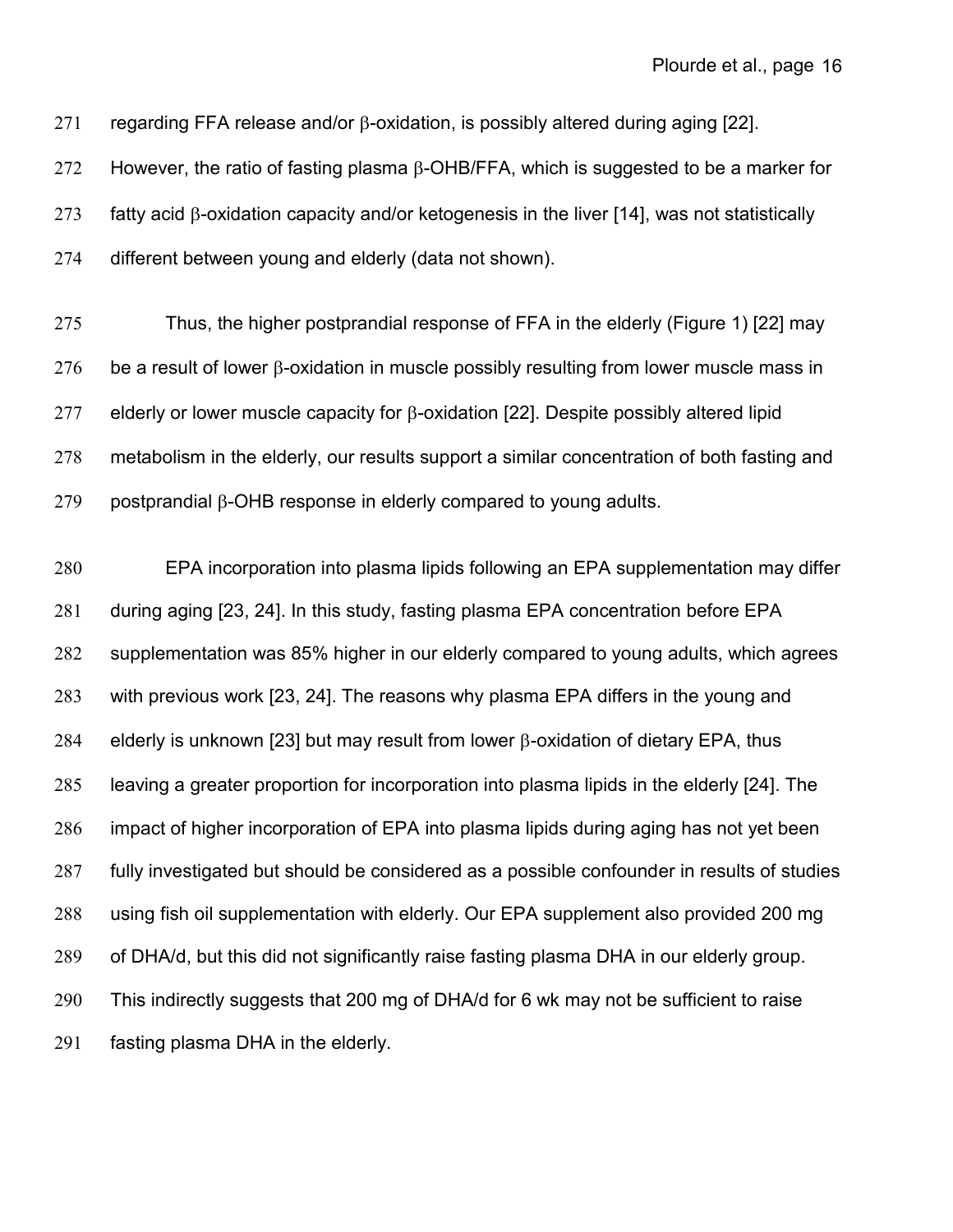- 292 We conclude that short term EPA supplementation lowers  $\beta$ -OHB and FFA
- 293 responses, an effect apparently not influenced by healthy aging.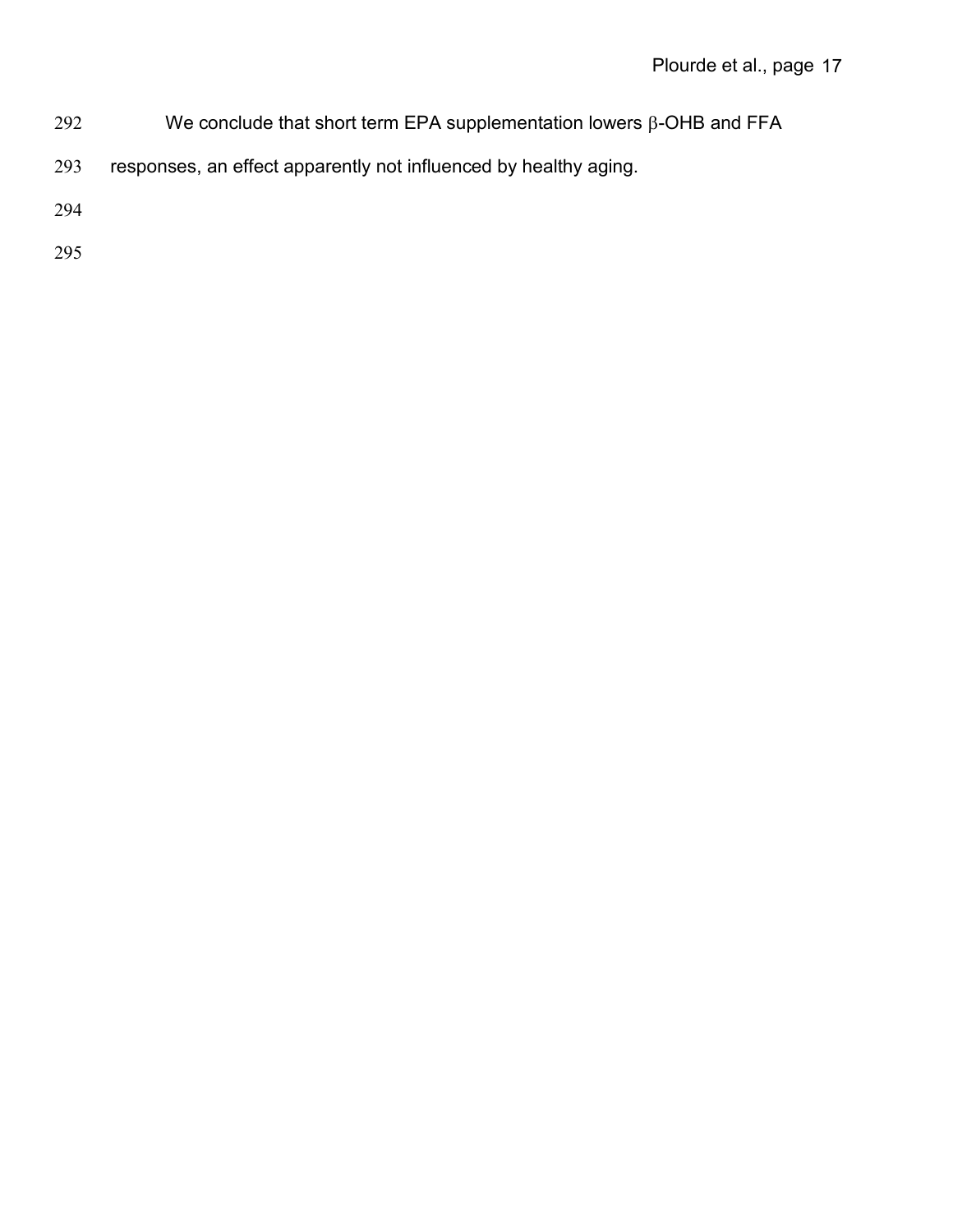References

- 1. Owen OE, Morgan AP, Kemp HG, Sullivan JM, Herrera MG, Cahill GF, Jr. Brain metabolism during fasting. J Clin Invest 1967; 46: 1589-1595.
- 2. Hawkins RA, Williamson DH, Krebs HA. Ketone-body utilization by adult and
- suckling rat brain in vivo. Biochem J 1971; 122: 13-18.
- 3. Pan JW, Telang FW, Lee JH, de Graaf RA, Rothman DL, Stein DT et al.
- Measurement of beta-hydroxybutyrate in acute hyperketonemia in human brain. J Neurochem 2001; 79: 539-544.
- 4. Williamson DH, Bates MW, Page MA, Krebs HA. Activities of enzymes involved in

acetoacetate utilization in adult mammalian tissues. Biochem J 1971; 121: 41-47.

 5. Kalpouzos G, Chetelat G, Baron JC, Landeau B, Mevel K, Godeau C et al. Voxel-based mapping of brain gray matter volume and glucose metabolism profiles in

normal aging. Neurobiol Aging 2007; Epub ahead of print.

- 6. Kalpouzos G, Eustache F, de la Sayette V, Viader F, Chetelat G, Desgranges B.
- Working memory and fdg-pet dissociate early and late onset alzheimer disease
- patients. J Neurol 2005; 252: 548-558.
- 7. Reger MA, Henderson ST, Hale C, Cholerton B, Baker LD, Watson GS et al.

Effects of beta-hydroxybutyrate on cognition in memory-impaired adults.

- Neurobiol Aging 2004; 25: 311-314.
- 8. Freemantle E, Vandal M, Tremblay-Mercier J, Tremblay S, Blachere JC, Begin
- ME et al. Omega-3 fatty acids, energy substrates, and brain function during
- aging. Prostaglandins Leukot Essent Fatty Acids 2006; 75: 213-220.
- 9. Kim DY, Rho JM. The ketogenic diet and epilepsy. Curr Opin Clin Nutr Metab
- Care 2008; 11: 113-120.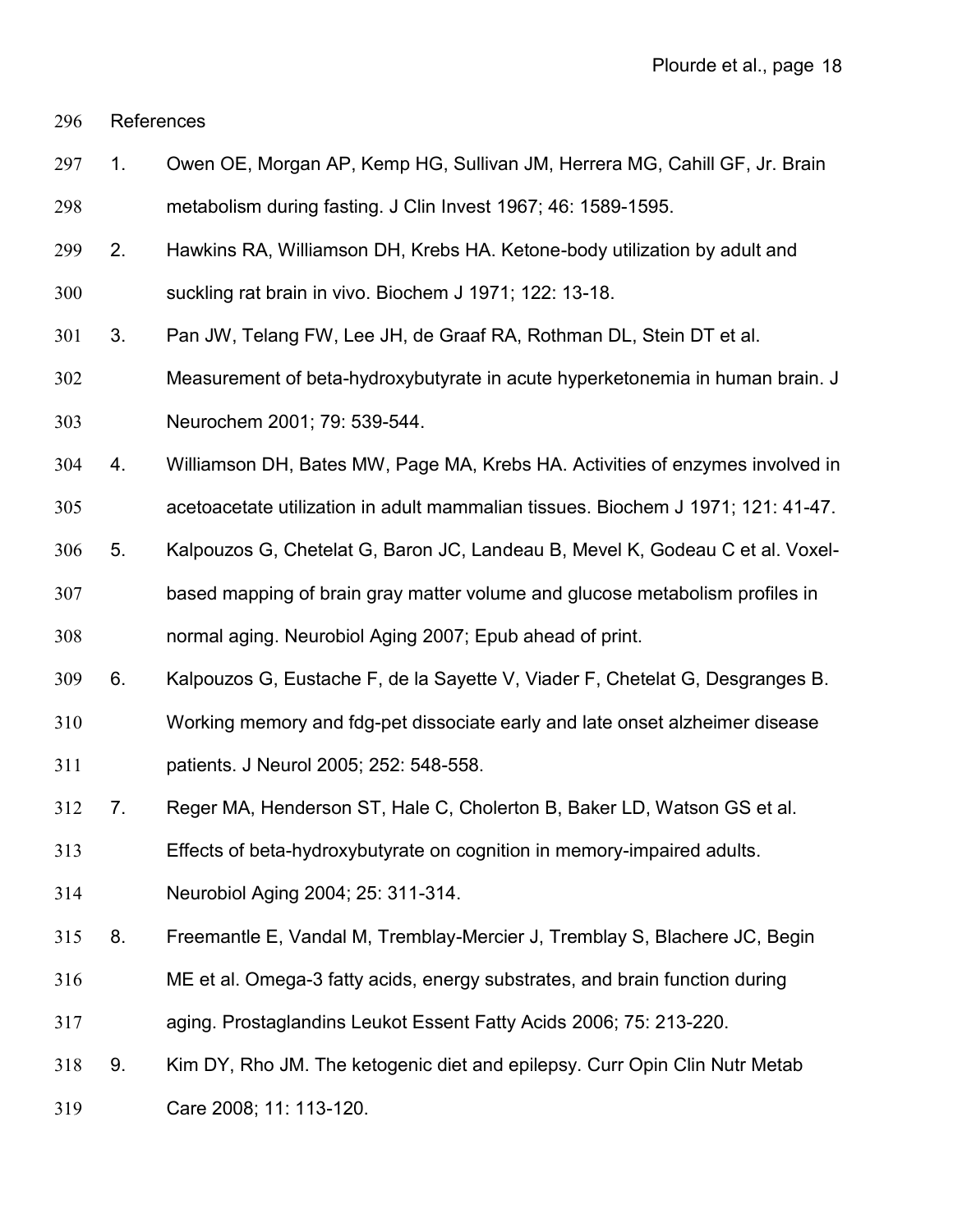- 10. Corton JC, Anderson SP, Stauber A. Central role of peroxisome proliferator-
- activated receptors in the actions of peroxisome proliferators. Annu Rev
- Pharmacol Toxicol 2000; 40: 491-518.
- 11. Desvergne B, Wahli W. Peroxisome proliferator-activated receptors: Nuclear
- control of metabolism. Endocr Rev 1999; 20: 649-688.
- 12. Freemantle E, Vandal M, Tremblay-Mercier J, Plourde M, Poirier J, Cunnane SC.
- Metabolic response to a ketogenic breakfast in the healthy elderly. Journal of Nutrition, Health and Aging 2008; *in press*.
- 13. Dell RB, Holleran S, Ramakrishnan R. Sample size determination. Ilar J 2002; 43: 207-213.
- 14. Dagnelie PC, Rietveld T, Swart GR, Stijnen T, van den Berg JW. Effect of dietary fish oil on blood levels of free fatty acids, ketone bodies and triacylglycerol in humans. Lipids 1994; 29: 41-45.
- 15. Rustan AC, Hustvedt BE, Drevon CA. Dietary supplementation of very long-chain
- n-3 fatty acids decreases whole body lipid utilization in the rat. J Lipid Res 1993;
- 34: 1299-1309.
- 16. McGarry JD, Foster DW. Hormonal control of ketogenesis. Biochemical considerations. Arch Intern Med 1977; 137: 495-501.
- 17. Harris WS, Bulchandani D. Why do omega-3 fatty acids lower serum
- triglycerides? Curr Opin Lipidol 2006; 17: 387-393.
- 18. Clarke SD, Jump D. Polyunsaturated fatty acids regulate lipogenic and
- peroxisomal gene expression by independent mechanisms. Prostaglandins
- Leukot Essent Fatty Acids 1997; 57: 65-69.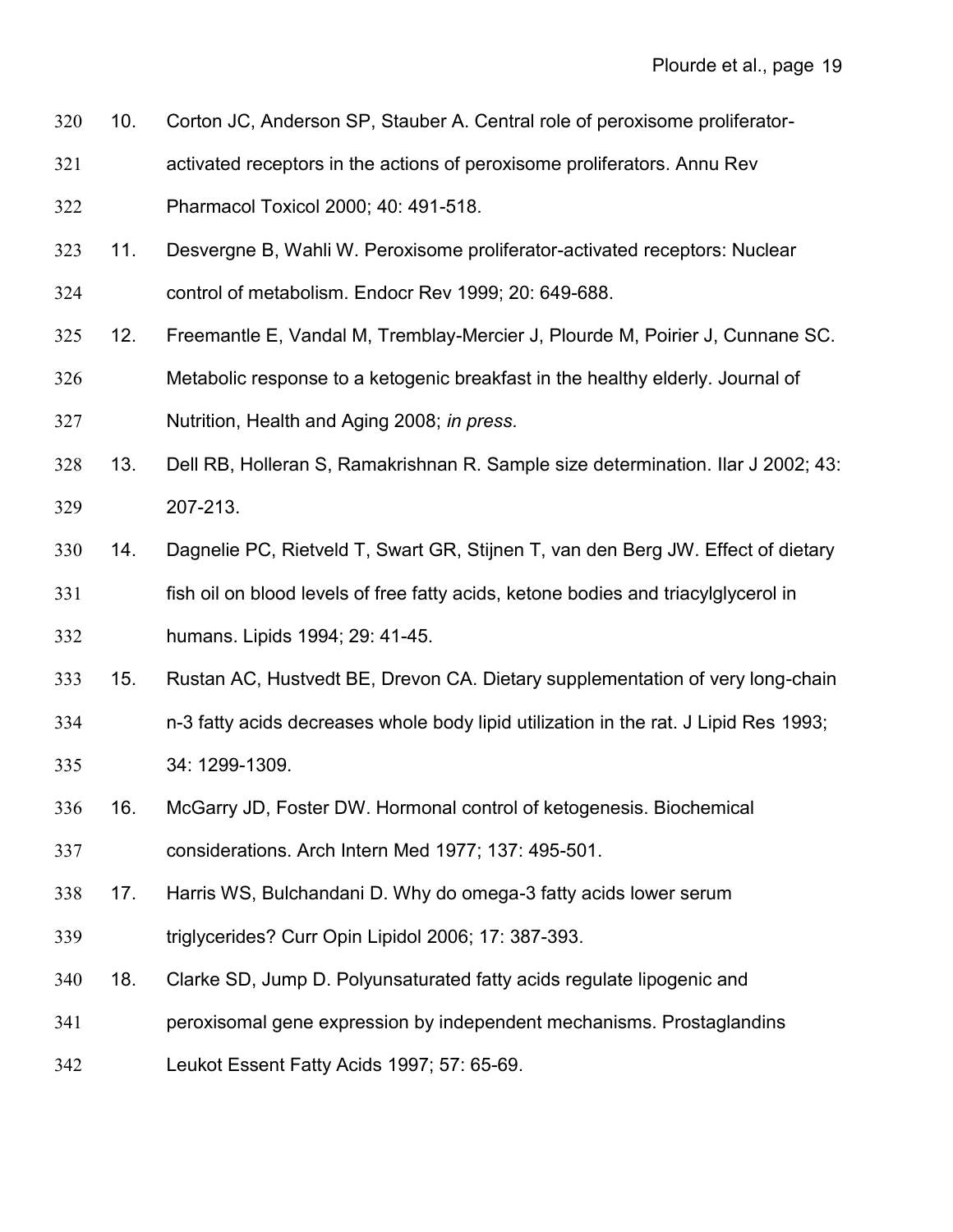| 343 | 19. | Singer P, Wirth M, Berger I. A possible contribution of decrease in free fatty acids |
|-----|-----|--------------------------------------------------------------------------------------|
| 344 |     | to low serum triglyceride levels after diets supplemented with n-6 and n-3           |
| 345 |     | polyunsaturated fatty acids. Atherosclerosis 1990; 83: 167-175.                      |
| 346 | 20. | Harris WS. N-3 fatty acids and lipoproteins: Comparison of results from human        |
| 347 |     | and animal studies. Lipids 1996; 31: 243-252.                                        |
| 348 | 21. | Prins ML. Cerebral metabolic adaptation and ketone metabolism after brain injury.    |
| 349 |     | J Cereb Blood Flow Metab 2008; 28: 1-16.                                             |
| 350 | 22. | Toth MJ, Tchernof A. Lipid metabolism in the elderly. Eur J Clin Nutr 2000; 54       |
| 351 |     | Suppl 3: S121-125.                                                                   |
| 352 | 23. | Vandal M, Freemantle E, Tremblay-Mercier J, Plourde M, Fortier M, Bruneau J et       |
| 353 |     | al. Plasma omega-3 fatty acid response to a fish oil supplement in the healthy       |
| 354 |     | elderly Lipids 2008; accepted.                                                       |
| 355 | 24. | Rees D, Miles EA, Banerjee T, Wells SJ, Roynette CE, Wahle KW et al. Dose-           |
| 356 |     | related effects of eicosapentaenoic acid on innate immune function in healthy        |
| 357 |     | humans: A comparison of young and older men. Am J Clin Nutr 2006; 83: 331-           |
| 358 |     | 342.                                                                                 |
| 250 |     |                                                                                      |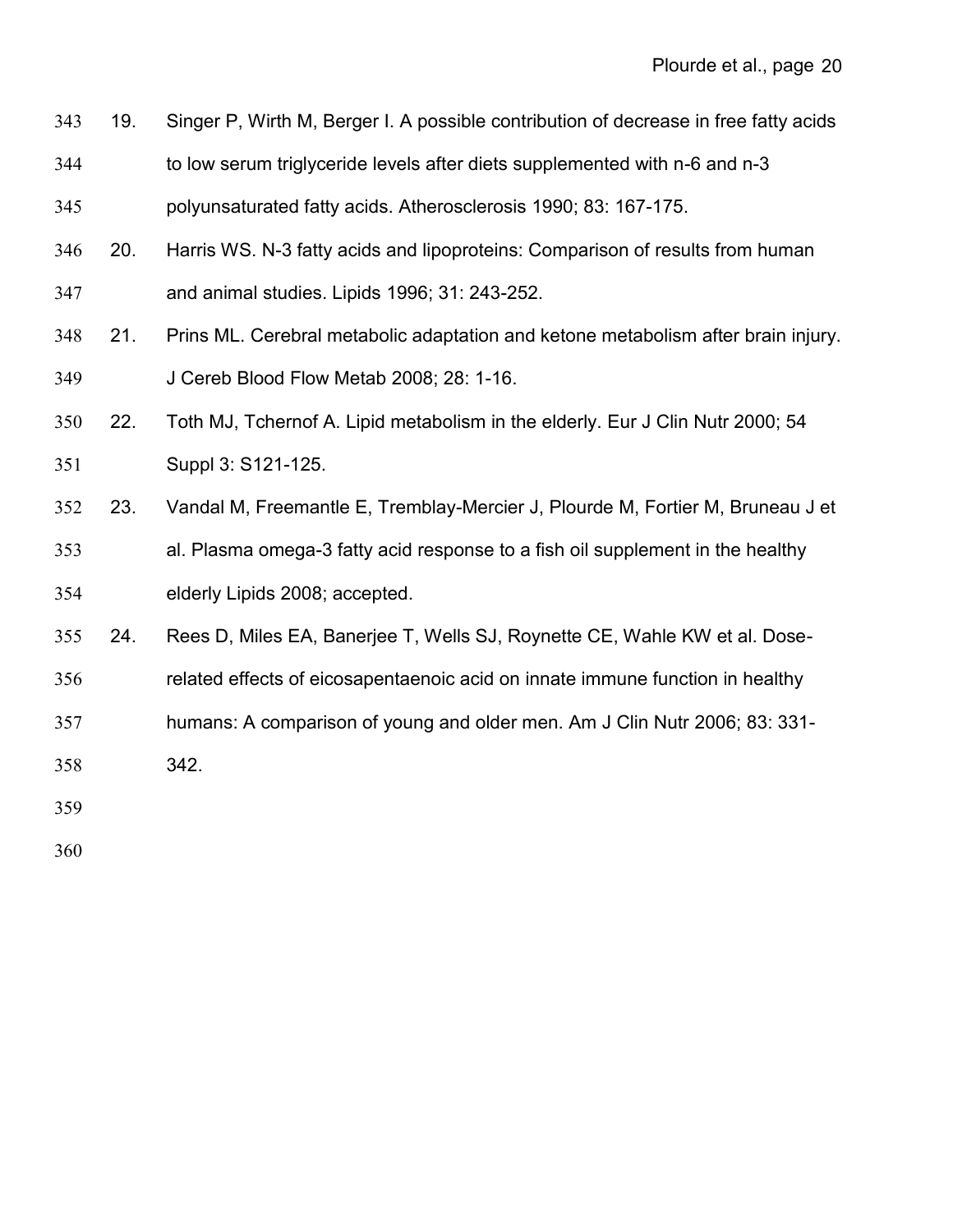Figure Legends

362 Figure 1: Plasma  $\beta$ -hydroxybutyrate ( $\beta$ -OHB, upper, mean  $\pm$  SEM) and free fatty acid

(FFA, lower) postprandial responses of young and elderly before and 6 wk after the

- intake of eicosapentaenoic acid (EPA) supplement. Subjects had breakfast between
- time 0 and time 1 (↑).
- \*Statistically different for fasting plasma measures, p < 0.05.
- † Area under the curves significantly decreased after EPA supplement, p < 0.05

369 Figure 2: Correlation between fasting plasma  $\beta$ -hydroxybutyrate ( $\beta$ -OHB) and free fatty

acids (FFA) in young and elderly before and 6 weeks after the intake of

eicosapentaenoic acid (EPA) supplement. Both correlations in young were statistically

significant (p < 0.05) while both correlations in elderly were not statistically significant.

- Figure 3: Concentration (mg/L) of fasting plasma eicosapentaenoic acid (EPA), and
- docosahexaenoic acid (DHA) in young and elderly before and 6 weeks after the intake of

EPA supplement.

\*Statistically significant between young and elderly on same EPA treatment, p < 0.05

† Significantly increased after EPA supplement, p < 0.05

- 380 Figure 1: Plasma triglycerides (upper, mean  $\pm$  SEM), glucose (middle) and insulin
- (lower) postprandial responses of young and elderly before and 6 wk after the intake of